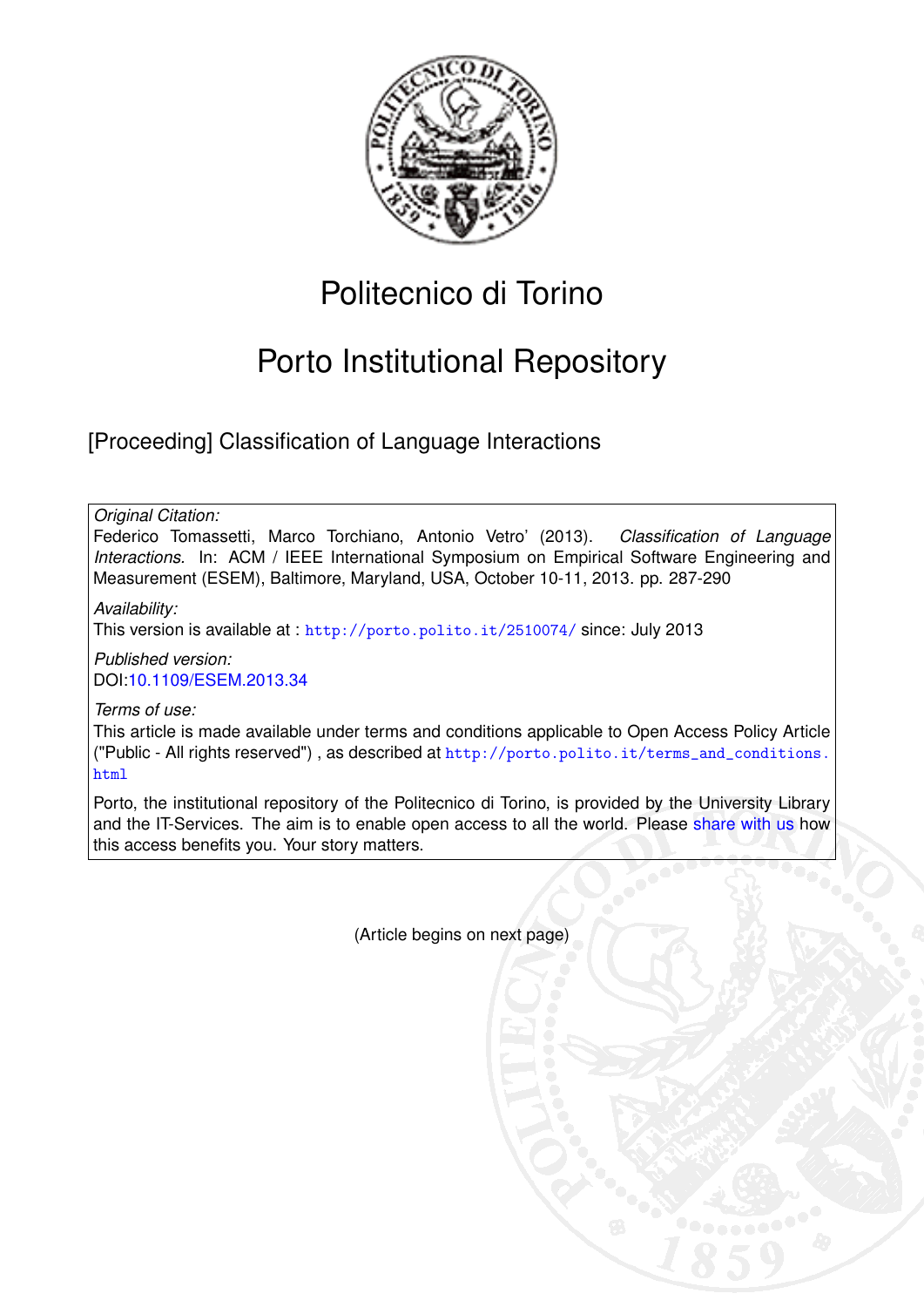# Classification of Language Interactions

Federico Tomassetti<sup>∗</sup> , Marco Torchiano<sup>∗</sup> and Antonio Vetro'<sup>∗</sup>

<sup>∗</sup>Dept. of Control and Computer Engineering

Politecnico di Torino

Torino, Italy

Email: [federico.tomassetti|marco.torchiano|antonio.vetro]@polito.it

*Abstract*—Context: the presence of several languages interacting each other within the same project is an almost universal feature in software development. Earlier work shows that this interaction might be source of problems.

Objective: we aim at identifying and characterizing the crosslanguage interactions at semantic level.

Method: we took the commits of an open source project and analyzed the cross-language pairs of files occurring in the same commit to identify possible semantic interactions. We both defined a taxonomy and applied it.

Result: we identified 6 categories of semantic interactions. The most common category is the one based on shared ids, the next is when an artifact provides a description of another artifact.

Conclusion: the deeper knowledge of cross-language interactions represents the basis for implementing a tool supporting the management of this kind of interactions and the detection of related problems at compile time.

### I. INTRODUCTION

pol·y·glot |'päli,glät| *adjective* knowing or using several languages. $<sup>1</sup>$ </sup>

Polyglotism is largely recognized as an almost ubiquitous characteristic of modern software development projects: they use several different languages [1]. For instance, most trivial web applications are typically written in a general-purpose language, e.g. *Java*, include some *SQL* queries, are visually presented by means of *HTML*, formatted using *CSS* files, and with client-side processing implemented using *Javascript*. Another case is the use of Domain Specific Languages (DSLs) that are quite common when adopting a model-driven approach [2].

An important side effect of polyglotism within a single project is the interaction between languages. From previous studies [3] [4] we learned that the majority of commits in open source projects are cross-language, i.e. they involve files written in different languages.

Identifying the interactions between artifacts in different languages (cross-language) is important because most development environments, with the notable exception of some platform-specific IDEs – e.g. some Android IDEs – do not provide any support for managing them. A good knowledge of cross-language interactions is a key factor in building a specific support into IDEs with the goal of supporting development, maintenance, and comprehension activities on polyglot applications.

Two main approaches to language identification are possible. Logical interactions [5] occur when two artifacts are modified in the same commit. Semantic interactions occur when within an artifact we can find some elements that link it to another artifact.

In our previous study [3] we investigated logical interactions. In this paper we attempt to both verify how frequently logical interactions do actually correspond to semantic interactions and classify the different types of semantic interactions.

The goal of this paper is twofold: (i) on one hand we investigate the relationship between logical interactions and semantic interactions, and (ii) we attempt an initial classification of the semantic language interactions.

# II. RELATED WORK

The authors of this paper previously worked on a preliminary evaluation of the effects of language interactions [3]. Results indicate that most of the commits involve files written using different languages. The prevalence of *cross-language* commits depends on the kind of activity being performed (e.g., implementation of a new feature involves the 30% of *cross-language* commits, while writing tests involves a mere 5% thereof). In particular the work showed the presence of a correlation between interactions involving certain pairs of languages (e.g. C-Java) and an increased defectiveness.

Later we proposed a prototypal solution [4] for language integration adopting a Language Workbench (the Jetbrains Metaprogramming System<sup>2</sup>). Our solution addressed only one particular kind of interaction (Shared ID) while in this work we present a comprehensive classification of possible interactions between artifacts written in different languages.

Gall et al. [5] proposed a definition of logical coupling between files based on the observation of a software repository. They defined as logically coupled two files which changed together in at least one commit. This allows identifying possible relations which cannot be easily found with a more rigorous syntactic analysis. Another advantage of this approach is the possibility to apply it to all possible kind of artifacts. In later work [6], [7], Ratzinger et al. showed that logic couplings defined on the basis of a repository's history could be used

<sup>1</sup>Definition from the Oxford American Dictionary

<sup>2</sup>http://www.jetbrains.com/mps/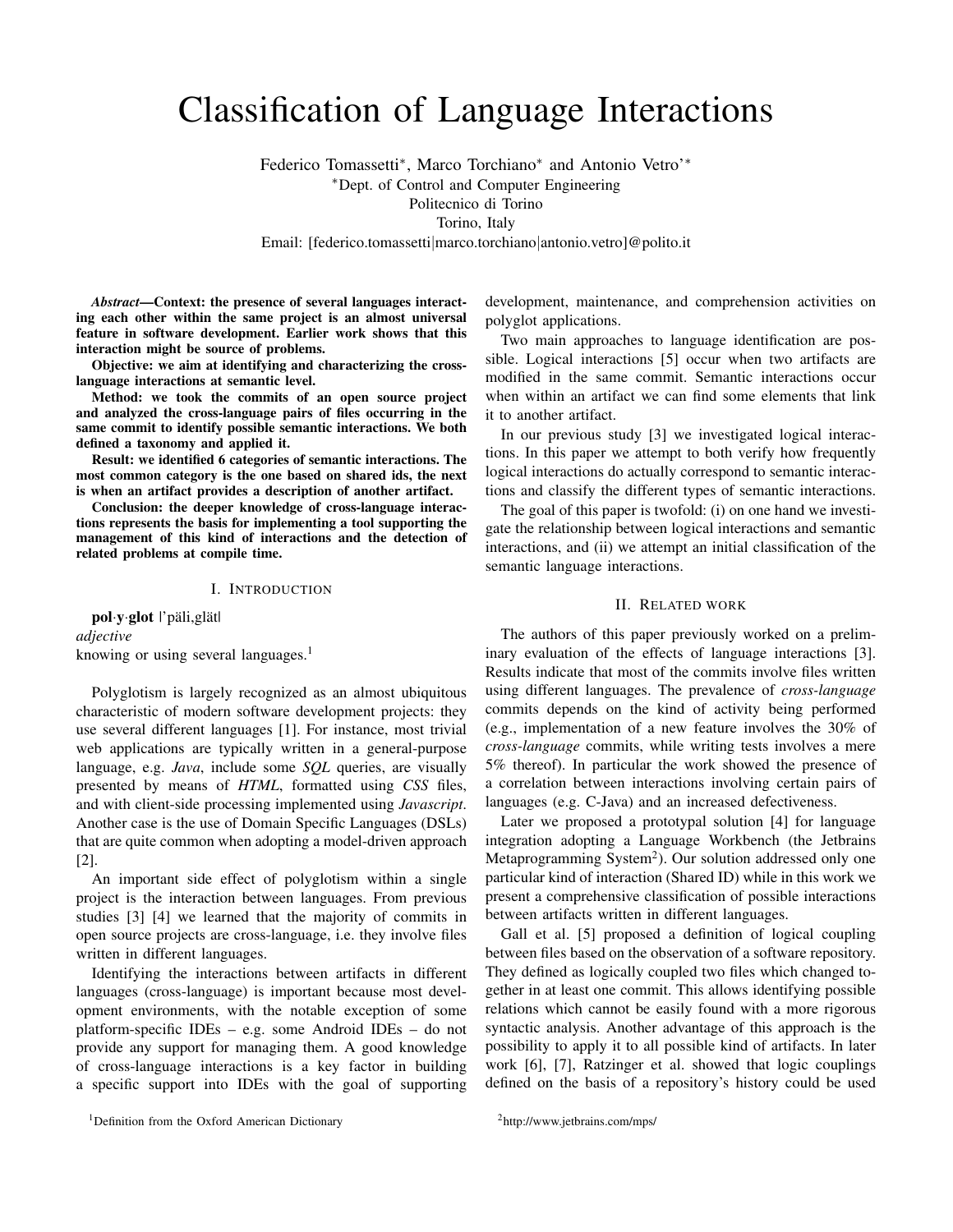to find artifacts which need to be refactored (reducing the coupling). This is a complement to syntactic coupling.

Mayer and Schroeder [8] name the problems of references across artifacts written in different languages as "semantic cross-language links". Being these links out of scope of the individual programming language, they are ignored by most language-specific tools and are often checked only at runtime. They propose to explicitly express constraints for these links and present three possible approaches to do that: at source code level, using language-specific meta-models, and using language-spanning meta-models. They chose the second approach. We instead advocated the third in our previous work [4], because it permits to reuse a common API and, in the case of the MPS language workbench, it is already available without the need of developing it.

Pfeiffer realized a system called TexMo [9] which permits to express references between artifacts written in different languages (corresponding the category of interaction that we named as *Shared ID*), but not to express other kind of constraints. It is realized as an Eclipse plugin and it is intended to be used instead of the original editors provided inside Eclipse. Our prototypal approach [4] does not require to recreate the editors but permits to simply enrich the industrial-strength editors already available in MPS. It does not resort on a limited universal metamodel, but instead uses the MPS representation of the language, allowing considering every aspect of the language.

Pfeiffer et al. [10] used TexMo in a controlled experiment with 22 subjects to demonstrate the effects of tool support for cross-language references. Results show a significative improvement in the ability to correctly locate the source of errors due to broken cross-language references.

# III. METHOD

We devised a research method to achieve the dual objective of identifying interaction categories and classifying the occurrences of interactions in a real project.

The procedure we followed consists of six steps: leftmargin=0.4cm

1) *screening*: we identified logical interactions by selecting the *cross-language* commits using the approach based on file extensions, defined in [3];

We adopted this approach to focus on a limited number of candidate pairs since examining all possible connections between every pair of files in a large project requires both a deep knowledge of the project itself and a huge effort;

2) *commit selection*: we selected the bug-fixing commits from the project version control syste;.

This choice is motivated by the fact that they typically represent focused modifications involving a limited set of files. Considering that we are interested in binary relations between files, a large number of files could lead to an exponential number of possible pairs of files to be analyzed;

3) *manual verification*: we verified the language of the files to confirm the presence of *cross-language* logical interactions in a predefined temporal range (the same used in the previous study);

Since the previous step is based on the file extensions alone, some false positive are possible. Where different extensions actually correspond to the same language or vice versa the same extension (or lack of) corresponds to different languages;

This manual inspection led us to classify as bash scripts files that had not an extension. In a few cases that left us with a commit where only bash files were modified, therefore the commit was clearly not a crosslanguage commit and so it was excluded from further examination;

4) *semantic interaction manual confirmation*: we manually inspected the files modified simultaneously in the same commit, using mainly the contextual diffs of the involved files and the relative log message to identify *crosslanguage* interactions and to assign them to a class. In this way we progressively constructed a taxonomy of semantic interactions;

5) *revision of the classification*: we discussed the classification built in the previous step, merged similar categories, and defined more meaningful labels. The goal of this step is to come up with a clear and precise definition of the *cross-language* interaction categories and provide representative examples. The results

6) *semantic interaction classification*: we re-processed all the commits and performed a definitive classification of the cross-language interactions according to the final taxonomy.

at this stage are presented in section IV.

When several instances of the same relation were found between the same pair of files (e.g. many *Shared ID*) just one occurrence was reported. Though the same relation could possibly be counted more than once, if it appears in distinct commits.

The result at this final stage is a set of *cross-language* semantic interactions identified over a set of commits. We then conducted an analysis – presented in section  $V - of such data aimed to: i) verify the precision$ of the logic interaction approach in terms of semantic interactions, ii) define a frequency profile of *crosslanguage* interaction categories.

# IV. CATEGORIES

As a result of step 5) (see sec.III), we built a taxonomy of the cross-language semantic interactions. The interactions between different languages can occur in several different forms. While it is extremely common to use more than one language in a single project, it could even be the case that different languages are used in the same file. For instance consider the presence of an utterance of SQL embedded in a valid expression of an host language (typically a General Purpose Language like Java or PHP) or the preprocessing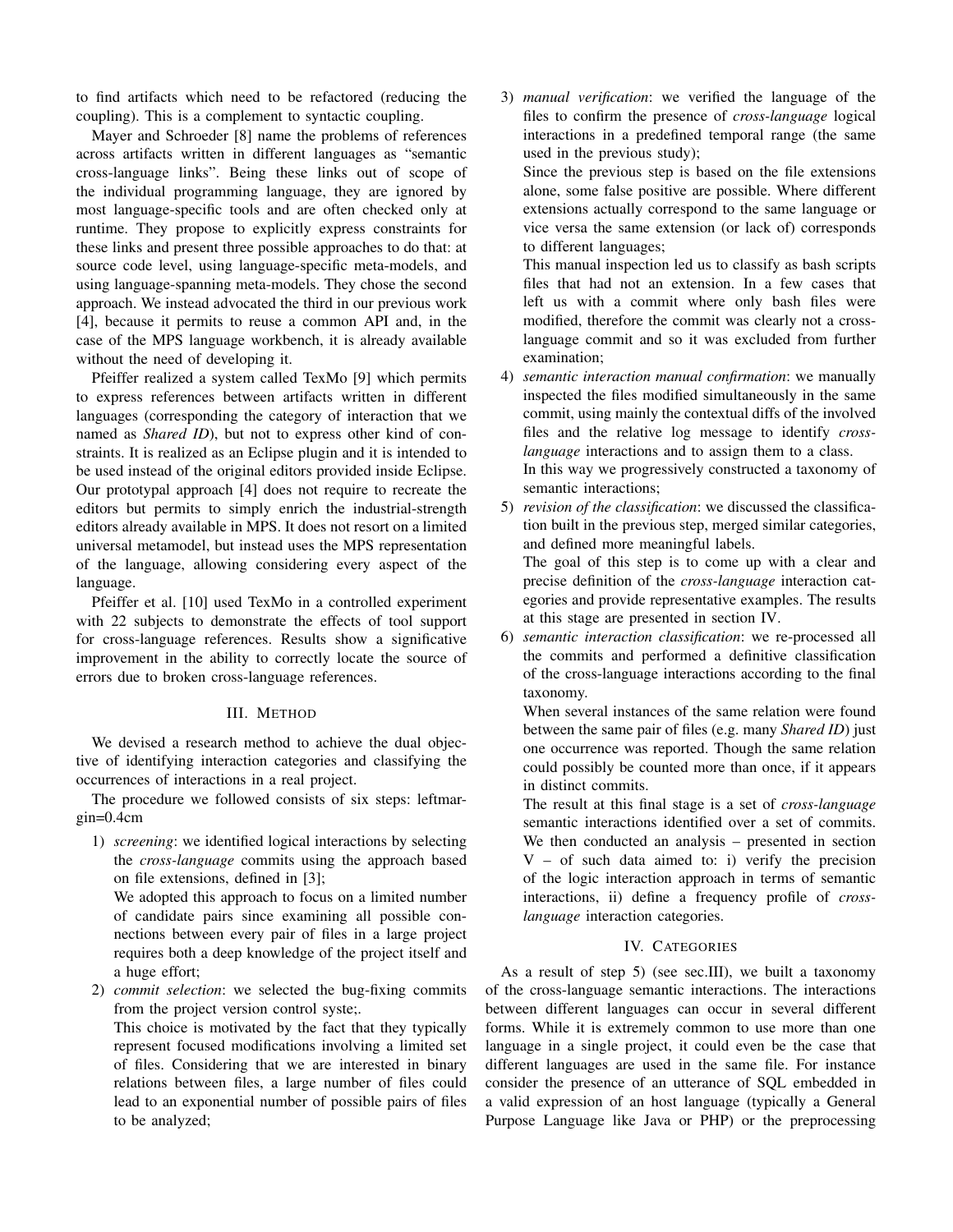#### TABLE I

CATEGORIES FOR THE IMPLEMENTATION OF LANGUAGE INTERACTIONS AMONG DIFFERENT ARTIFACTS

| Category     | <b>Definition</b>                                                                                                                                |
|--------------|--------------------------------------------------------------------------------------------------------------------------------------------------|
| Shared ID    | The same ID is used among the artifacts involved in the<br>interaction.                                                                          |
| Shared data  | A piece of data have to hold exactly the same value<br>among the different artifacts involved.                                                   |
| Data loading | A data from one of the file involved is loaded by the<br>code in another file involved.                                                          |
| Generation   | One or more files are completely or partially generated<br>by the execution of one file. Also the modification of part<br>of a file is accepted. |
| Description  | One of the file involved contained a description of the<br>content of another file (a part or the whole file).                                   |
| Execution    | One file executes the code contained in another file.                                                                                            |
|              |                                                                                                                                                  |

languages as the C preprocessor language or M4. In our work we assumed that it is possible to identify a main or host language in which a certain artifact (e.g., a file) is expressed. We to focus only on interactions between distinct artifacts taking into consideration the main language of each file.

We emphasize that the identified categories are not mutually exclusive. For example a Java class could load an XML file (*Data loading* relation) and then perform some processing on specific part of it, using identifiers for the navigation. In that case normally the same identifier is present both in the Java and in the XML file (*Shared ID* relation). In our example therefore there will be both *Data loading* and *Shared ID* relations on the same pair of files.

In Table I we report the definition of the categories we identified. In the rest of the section we present an example for each category. Examples are derived from the interactions classified according to the procedure in section III.

## *A. Shared ID - Example*

A configuration file written in XML (Listing 1) contains the qualified name of a Java class (Listing 2). The class is named S3FileSystem and it is contained in package org.apache.hadoop.fs.s3; the fully qualified name is therefore org.apache.hadoop.fs.s3.S3FileSystem.

<property> <name>fs.s3.impl</name> <value>org.apache.hadoop.fs.s3.S3FileSystem</value> <description>The FileSystem for s3: uris.</description> </property>

Listing 1. Snippet from file src/java/core-default.xml at commit 1058343

public class S3FileSystem extends FileSystem {

Listing 2. Snippet from file src/java/core-default.xml at commit 1058343

#### *B. Shared data - Example*

Two different configuration files of Ivy have to specify the same version of a particular library. The library is the Google Protobuffer and the value of the version is "2.4.0a". The files involved are an XML file (Listing 3) and a properties file (Listing 4).

<dependency>

<groupId>com.google.protobuf</groupId> <artifactId>protobuf-java</artifactId> <**version**>2.4.0a</**version**>

</dependency>

Listing 3. Snippet from file ivy/hadoop-common-template.xml at commit 1134857

protobuf.version=2.4.0a

Listing 4. Snippet from file ivy/libraries.properties at commit 1134857

#### *C. Data loading - Example*

Configuration data is loaded by Java code from an XML file, to implement a unit test on the Configuration class.

In Listing 5 you can read the code of the XML file, while in Listing 6 is reported the line responsible for loading the XML file.

```
<!-- This file is a fake version of a "default" file like
 core-default or mapred-default, used for some of the unit
      tests.
 -->
<configuration>
 <property>
   <name>tests.fake-default.new-key</name>
   <value>tests.fake-default.value</value>
   <description>a default value for the "new" key of a
       deprecated pair.</description>
 </property>
</configuration>
```
Listing 5. Snippet from file src/test/test-fake-default at commit 1126719

static { Configuration.addDefaultResource("test-fake-default.xml"); }

Listing 6. Snippet from file src/test/core/org/apache/hadoop/conf/Test/ ConfigurationDeprecation.java at commit 1126719

# *D. Generation - Example*

A script used for setup may generate different files. For example the bash in Listing 7 file generates the actual mapredsite.xml from a template.

In this case the repository contains the template file but not the generated file, which would be present in a project using Hadoop.

```
...
template_generator ${HADOOP_PREFIX}/share/hadoop/common/
     templates/conf/mapred-site.xml ${HADOOP_CONF_DIR}/mapred-
     site.xml
```
Listing 7. Snippet from file src/main/packages/hadoop-setup-conf.sh at commit 1190035

# *E. Description - Example*

The documentation of the Access Control List functionalities reported in Listing 8 describes a functionality expressed in class AccessControlList (path src/java/org/apache/hadoop/security/authorize/AccessControlList.java).

```
<tr>
```
...

- <td>mapreduce.cluster.acls.enabled</td>
- <td>Boolean, specifying whether checks for queue ACLs and job ACLs are to be done for authorizing users for doing queue operations and job operations.</td>
- <td>If <em>true</em>, queue ACLs are checked while submitting and administering jobs and job ACLs [..]. </td></tr>

Listing 8. Snippet from file src/docs/src/documentation/content/xdocs/ cluster\_setup.xml at commit 998001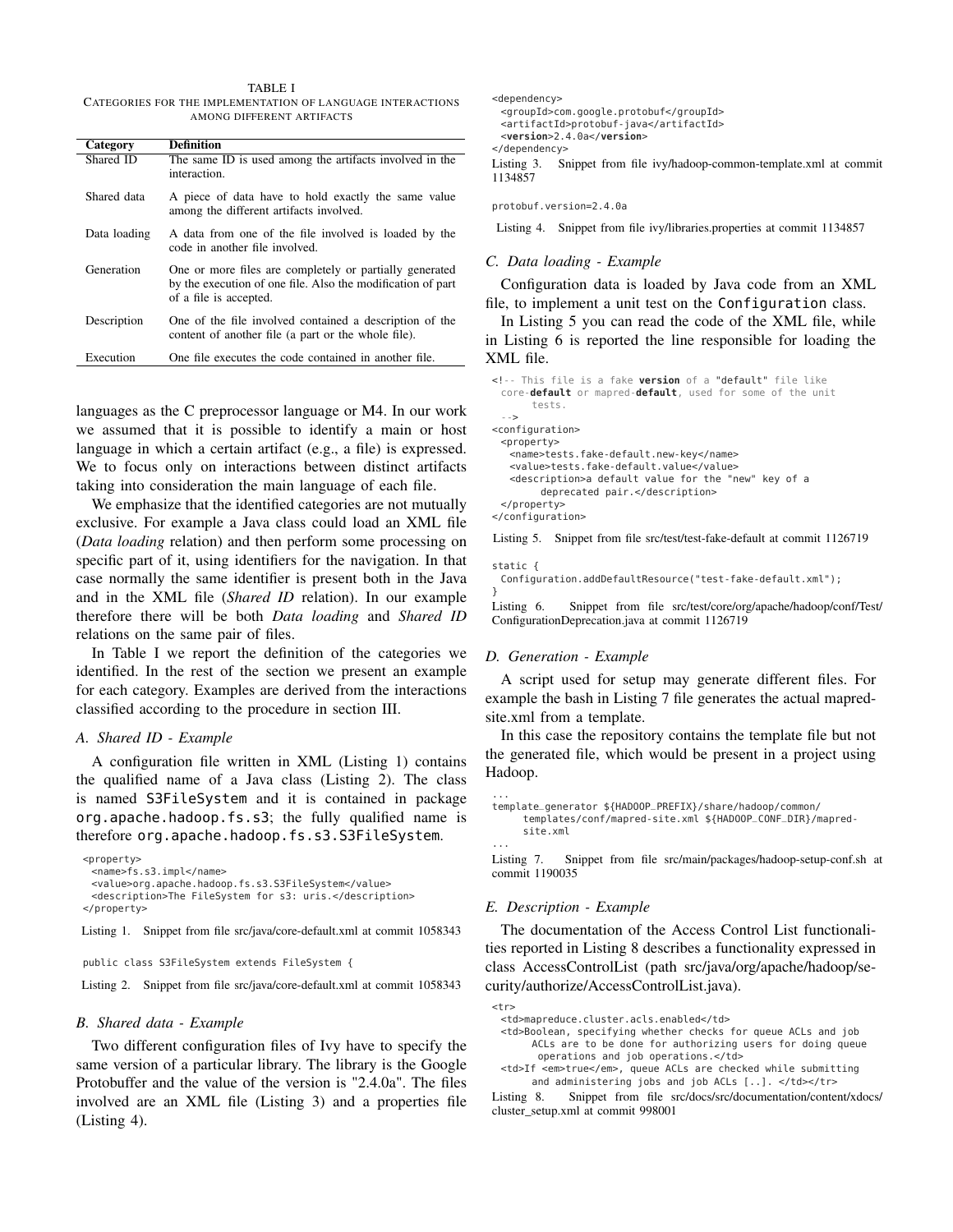# *F. Execution - Example*

A POM file executes the code of Java class (see Listing 9).

<doclet>org.apache.hadoop.classification.tools. IncludePublicAnnotationsStandardDoclet</doclet>

Listing 9. Snippet from file pom.xml at commit 1195817

# V. CLASSIFICATION

The project selected for the analysis is  $H$ adoop<sup>3</sup> (See step 1) in Section III). We considered 39 bug-fixing commits from the Hadoop project (step 2), that were classified in [3] as crosslanguage (because they contain logical interactions). After a first inspection we discarded 3 commits because they were not cross-language (step 3).

Out of the remaining 36 commits we found semantic crosslanguage relations which we could classify in 27 cases (75%). More in details, in 11 commits we found one interaction, in 10 cases two relations, in 3 commits we found 3 relations, in two cases we found 4 occurrences, and in one case even 8 interactions.

We can conclude that using logical interaction as a proxy to identify semantic interactions has an estimated average precision of 75% (27 commits classified over 36 found with semantic cross-language relations) with a 95% confidence interval ranging from 57% to 87%, estimated using a proportions test.

Figure 1 reports the frequency of the interaction categories. Of course here we report only the relations which we were able to identify. We cannot exclude the presence of other relations that we were unable to detect. Thus the number of *cross-language* interactions we identified could be interpreted as a lower-bound of possible existing relations. Some relations could be expressed implicitly, for example a file could load the content of another file using a library method of which we do not know the semantics.

The most frequent category of relation is by far *Shared ID* (27 instances). In 12 cases we found a *Shared data* relation, in 10 *Description*, in 4 *Data loading*, in 2 *Generation*, and in 1 *Execution*. In this case of a *Generation* relation the repository normally contains the file which represents the source of the generation – typically a template file – but not the generated file, which would be present in a running configuration of the system.

The most frequently involved files were xml (42 cases), followed by java (30), properties (16) and sh (11). In 3 cases each also ac, am and spec files were involved. In only one case we found file with avpr and c extension.

## VI. CONCLUSIONS AND FUTURE WORK

We conducted an investigation of the cross-language semantic interactions in an open-source project. A very simple approach based on logic links – co-presence in the same commit – is able to indicate the presence of confirmed semantic interactions with a limited though acceptable precision (75%).

<sup>3</sup>http://hadoop.apache.org



Fig. 1. Frequency of semantic cross-language interaction categories

Based on the actual instances we defined a taxonomy of semantic interactions, which provide us with a deeper understand of cross-language relations. The relations we identified are: *Data loading*, *Description*, *Execution*, *Generation*, *Shared data*, *Shared ID*.

We also computed the frequency of occurrence of the individual categories. Apparently about 50% of the interactions take places by means of shared ids.

An ongoing work is being devoted to the implementation of tool support for cross-language interactions,in order to discover which one might be source of problems, as showed by our previous work. The knowledge on the interaction categories is the main starting point for designing tool support for cross-language interactions. In addition the information about the frequency allow defining priorities among the different interaction categories when building the supporting tool.

#### **REFERENCES**

- [1] D. Wampler, T. Clark, N. Ford, and B. Goetz, "Multiparadigm programming in industry: A discussion with neal ford and brian goetz," *IEEE Software*, vol. 27, no. 5, pp. 61–64, 2010. [Online]. Available: http://dx.doi.org/10.1109/MS.2010.121
- [2] M. Torchiano, F. Tomassetti, F. Ricca, A. Tiso, and G. Reggio, "Relevance, benefits, and problems of software modelling and model driven techniques–a survey in the italian industry," *THE JOURNAL OF SYSTEMS AND SOFTWARE*, vol. 86, no. 8, pp. 2110–2126, 2013. [Online]. Available: http://porto.polito.it/2506343/
- [3] A. Vetro', F. Tomassetti, M. Torchiano, and M. Morisio, "Language interaction and quality issues: an exploratory study," in *Proc. of the ACM-IEEE int. symposium on Empirical soft. eng. and measurement*, ser. ESEM '12. New York, NY, USA: ACM, 2012, pp. 319–322. [Online]. Available: http://doi.acm.org/10.1145/2372251.2372309
- [4] F. Tomassetti, A. Vetro', M. Torchiano, M. Voelter, and B. Kolb, "A model-based approach to language integration," in *Modeling in Software Engineering (MISE), 2013 ICSE Workshop on*, 2013.
- [5] H. Gall, K. Hajek, and M. Jazayeri, "Detection of logical coupling based on product release history," in *Software Maintenance, 1998. Proc., Int. Conf. on*, 1998, pp. 190–198. [Online]. Available: http://dx.doi.org/10.1109/ICSM.1998.738508
- [6] J. Ratzinger, M. Fischer, and H. Gall, "Improving evolvability through refactoring," in *Proc. of the 2005 int. workshop on Mining software repositories*, ser. MSR '05. New York, NY, USA: ACM, 2005, pp. 1–5. [Online]. Available: http://doi.acm.org/10.1145/1082983.1083155
- [7] J. Ratzinger, T. Sigmund, P. Vorburger, and H. Gall, "Mining software evolution to predict refactoring," in *Empirical Soft. Eng. and Measurement, 2007. ESEM 2007. First Int. Symp. on*, 2007, pp. 354–363.
- [8] P. Mayer and A. Schroeder, "Cross-language code analysis and refactoring," in *Source Code Analysis and Manipulation (SCAM), 2012 IEEE 12th Int. Working Conf. on*, sept. 2012, pp. 94 –103.